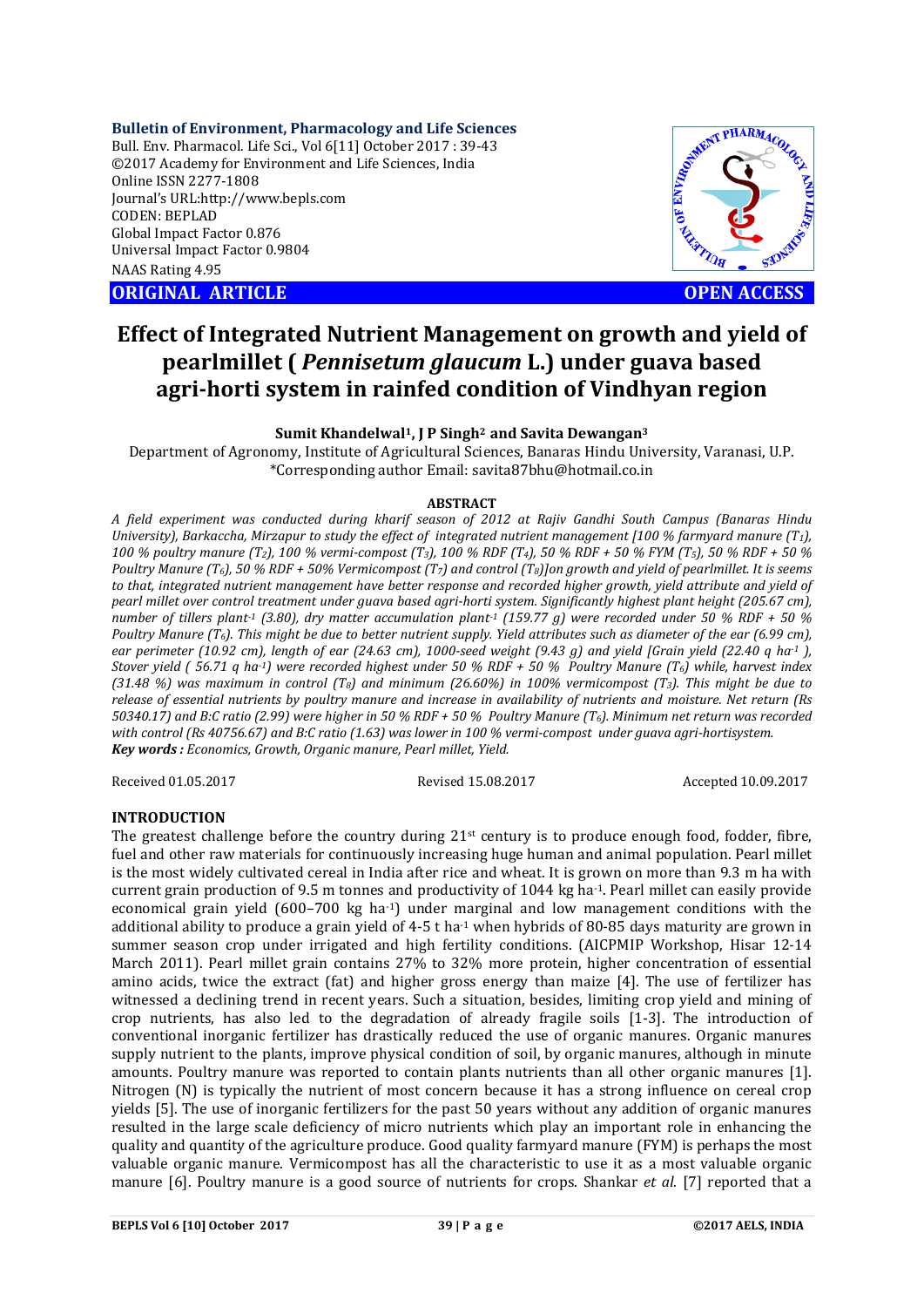judicious use of organic and inorganic combination of fertilizers will maintain long-term soil fertility and sustained higher levels of productivity. Agri-horti system is one of the important components of agroforestry in which the integration of fruit crops in croplands is practiced. Agri-horti system is an improved indigenous cropping system in India for full utilization of the growing season and markedly increasing the return per unit area per unit time.

### **MATERIALS AND METHODS**

The studies pertaining to the effect of integrated nutrient management on growth and yield of pearlmillet (*Pennisetum glaucum* L.) under guava based agri-horti system in rainfed condition of Vindhyan region was conducted at Research Farm of Rajiv Gandhi South Campus (Banaras Hindu University), Barkachha, Mirzapur Uttar Pradesh, India during kharif (rainy) season of 2012. The experimental site was located 25ºNand 85ºE at an elevation of 365 m above mean sea level. The predominant soil in the experimental field was sandy clay loam classified as Inceptisol (Typic Ustochrept) in texture, slightly acidic in reaction (pH 5.6), low in organic carbon content (0.27 kg/ha) and medium in available P and K contents. During the crop season total rainfall received was 1080.00 mm, received during Standard Meteorological Weeks (SMW). The mean maximum temperature during the crop growth season ranged from 28.90-32.50ºC whereas, mean minimum temperate ranged between 23.80-29.00°C. The maximum and minimum relative humidity varied between 84.00-90.00 per cent and 55.00-85.00 per cent, respectively. The experiment was laid out in a Randomized block design, where agri-horticultural system i.e. Guava (*Psidium guajava*) was assigned. There were 8 treatments combination comprising one control treatment i.e without any application of nutrients, 100 % farmyard manure  $(T_1)$ , 100 % poultry manure  $(T_2)$ , 100 % vermi-compost  $(T_3)$ , 100 % RDF  $(T_4)$ , 50 % RDF + 50 % FYM  $(T_5)$ , 50 % RDF + 50 % Poultry Manure  $(T_6)$ , 50 % RDF + 50% Vermicompost (T<sub>7</sub>) and each treatment was replicated thrice. In alleys of guava agrihorti system, certified seed of pearl millet (Kaveri Super Boss) was sown on August 17, 2011. Plot size of guava agri-horti system where, gross plot size 5.0 m x 3.0 m and net plot size 3.2 m x 2.0 m, respectively. High seed rate (5 kg ha-1) of pearl millet was sown at 5 cm depth in open furrows made with a manual single row drill at a row spacing of 45 cm and plant to plant spacing 15 cm, and immediately covered with soil. Before sowing, the fertilizer and manures application was done according to the treatments recommended dose 20 kg N, 60 kg P<sub>2</sub>O<sub>5</sub> and 40 kg K<sub>2</sub>O in the form of urea, diammonium phosphate (DAP), and muriate of potash (MOP), FYM, poultry manure and vermi-compost respectively. Whole amount of fertilizers were placed below the seed in respective rows at the time of sowing. Crop was harvested on November 15, 2012.

Pearl millet growth parameters such as plant height (cm), number of tillers plant<sup>1</sup> and dry matter accumulation plant<sup>-1</sup> were recorded. Yield attributes such as diameter of the ear (cm), ear perimeter (cm), length of ear (cm), 1000-grain weight (g) and yield [Grain yield, Stover yield (q ha-1), Harvest index(%)] were estimated at harvesting and economics like net return and B:C ratio parameters were recorded for pearl millet. Data were analyzed statistically as per Gomez and Gomez [12]. The treatment differences were tested by 'F' test of significance and Critical differences were worked out at 5 per cent level of probability where 'F' test was significant.

# **RESULTS AND DISCUSSION**

# **Growth parameters**

The plant height(cm), dry matter (g plant<sup>-1</sup>) and number of tillers plant<sup>-1</sup> varied significantly at 30, 60 DAS and at harvest among the different integrated nutrient management. Application of 50% RDF + 50% poultry manure (T6) recorded maximum plant height, dry matter plant<sup>1</sup> and number of tillers plant<sup>1</sup> significantly over rest of the treatments (Table.1). The lowest value of the same was recorded with control  $(T_8)$ . The increase in dry matter was found due to increase in plant height, number of tillers per plant. This might be due to application of poultry manure and fertilizer thereby increase in soil microorganism and also due to better moisture and nutrient availability. Similar findings were reported by Singh *et al*. [9].

# **Yield Parameters**

The diameter, perimeter, length of ear and test weight of pearl millet depends on the accumulation of photo-assimilates and partitioning in different plant parts. Diameter, perimeter, length of ear, test weight, grain yield, straw yield and harvest index were influenced by different integrated nutrient management practices. The maximum diameter, perimeter, length of ear and test weight were recorded with the application of 50% RDF + 50% poultry manure (T6) and minimum values recorded with control (T<sub>8</sub>) (Table 2). Grain yield and straw yield were higher with 50% RDF + 50% poultry manure (T6) and lowest with control  $(T_8)$ . While, harvest index was maximum with control  $(T_8)$  and lowest with 100% vermicompost  $(T_3)$  (Table 3). This might be due to the increase in the yield components might be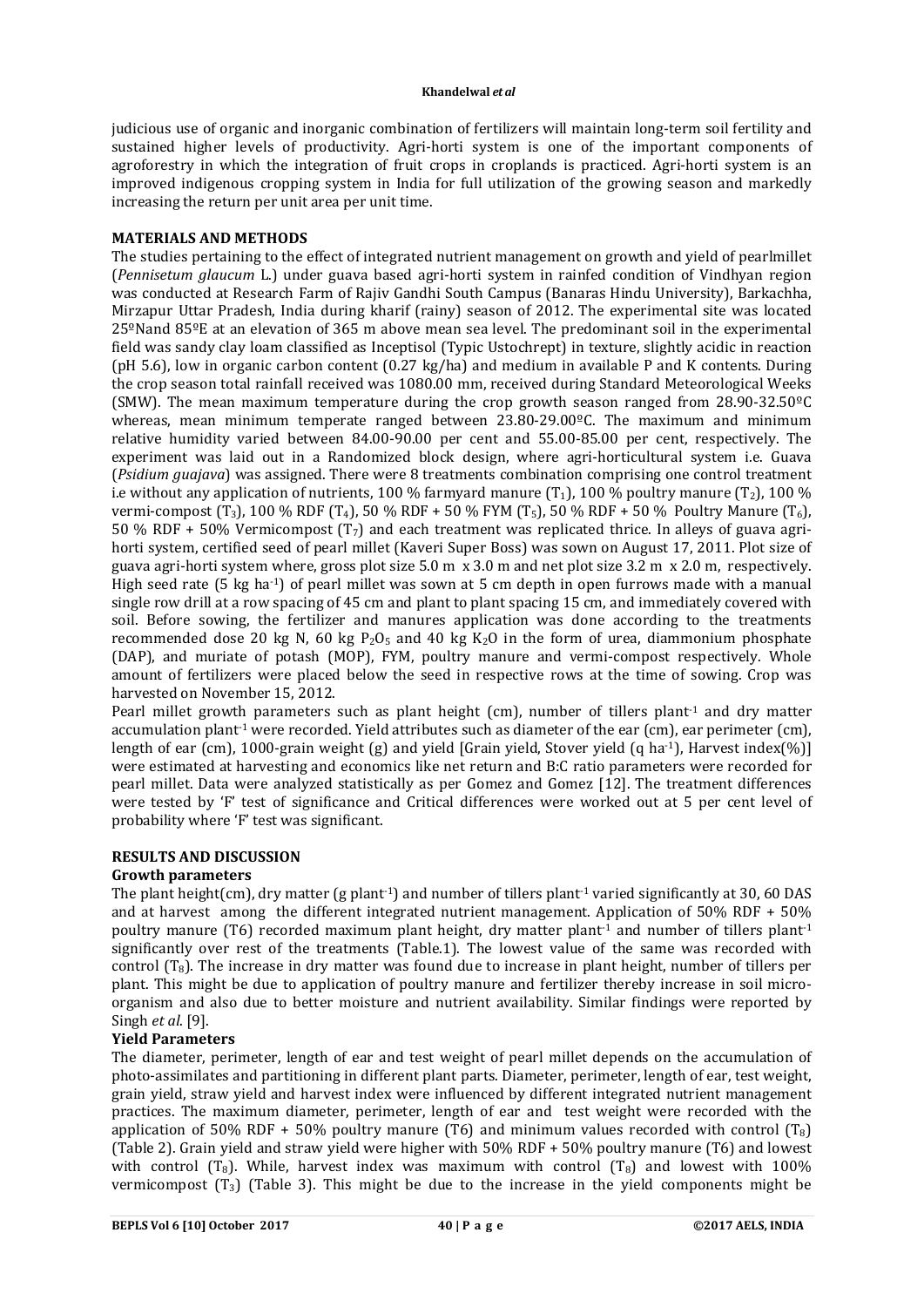connected with the release of essential nutrient elements by the poultry litter and increase of nutrient availability. The result were in agreement with the findings of Udom *et. al.,* [11] and Silva, *et al.,* [8]. **Economics** 

Application of 50% RDF + 50% poultry manure (T6) gave maximum (`50340.17) net returns and higher benefit cost ratio (2.99) whereas minimum (40756.67) net return was in control. The minimum (1.63) benefit cost ratio obtained in 100 % vermi-compost  $(T_3)$  under guava based agri-hortisystem, due to low variable cost and maximum net return (Table 3). The results are in close conformity with the findings of Rajput [10].

#### **Quality parameters**

Data related to quality (pH, Electrical conductivity and organic carbon) and nutrients availability in soil under different treatments had showed no any significant differences (Table 4 and 5).

### **Growth parameters of Guava**

Statistically non significant differences observed in the mentioned growth parameters of guava might be due to shorter growth phase of pearl millet which could not realized the noticeable changes in the limited observation period.

| Treatment                              | Plant height | Number of tillers | Dry matter accumulation |
|----------------------------------------|--------------|-------------------|-------------------------|
|                                        | (cm)         | $plant-1$         | $plant-1(g)$            |
| 100 % farmyard manure $(T_1)$          | 179.20       | 2.41              | 103.09                  |
| 100 % poultry manure $(T_2)$           | 188.37       | 2.97              | 125.57                  |
| 100 % vermi-compost $(T_3)$            | 183.50       | 2.68              | 116.46                  |
| 100 % RDF (T <sub>4</sub> )            | 194.20       | 3.23              | 136.80                  |
| 50 % RDF + 50 % FYM $(T_5)$            | 197.73       | 3.42              | 145.71                  |
| 50 % RDF + 50 % Poultry Manure $(T_6)$ | 205.67       | 3.80              | 159.77                  |
| 50 % RDF + 50% Vermicompost $(T7)$     | 203.77       | 3.59              | 155.01                  |
| Control $(T_8)$                        | 175.40       | 2.25              | 86.44                   |
| Sem+                                   | 0.53         | 0.04              | 1.48                    |
| $CD (P = 0.05)$                        | 1.62         | 0.13              | 4.49                    |

#### **Table 1: Effect of integrated nutrient management on growth attributes**

# **Table 2: Effect of integrated nutrient management on yield attributes**

| Treatment                                             | Diameter of the<br>$ear$ (cm) | Ear perimeter<br>$\text{(cm)}$ | length of ear<br>$\text{(cm)}$ | $1000$ -grain<br>weight $(g)$ |
|-------------------------------------------------------|-------------------------------|--------------------------------|--------------------------------|-------------------------------|
| 100 % farmyard manure $(T_1)$                         | 5.76                          | 9.17                           | 15.36                          | 7.07                          |
| 100 % poultry manure $(T_2)$                          | 6.11                          | 9.83                           | 17.31                          | 7.83                          |
| 100 % vermi-compost $(T_3)$                           | 5.92                          | 9.60                           | 16.32                          | 7.60                          |
| 100 % RDF (T <sub>4</sub> )                           | 6.26                          | 10.15                          | 19.36                          | 8.23                          |
| 50 % RDF + 50 % FYM $(T_5)$                           | 6.45                          | 10.43                          | 20.97                          | 8.63                          |
| 50 % RDF + 50 % Poultry Manure<br>$(T_6)$             | 6.99                          | 10.92                          | 24.63                          | 9.43                          |
| $50\%$ RDF + $50\%$ Vermicompost<br>(T <sub>7</sub> ) | 6.75                          | 10.72                          | 22.91                          | 9.00                          |
| Control $(T_8)$                                       | 5.64                          | 8.74                           | 14.84                          | 6.60                          |
| Sem+                                                  | 0.03                          | 0.06                           | 0.30                           | 0.15                          |
| $CD (P = 0.05)$                                       | 0.10                          | 0.18                           | 0.91                           | 0.44                          |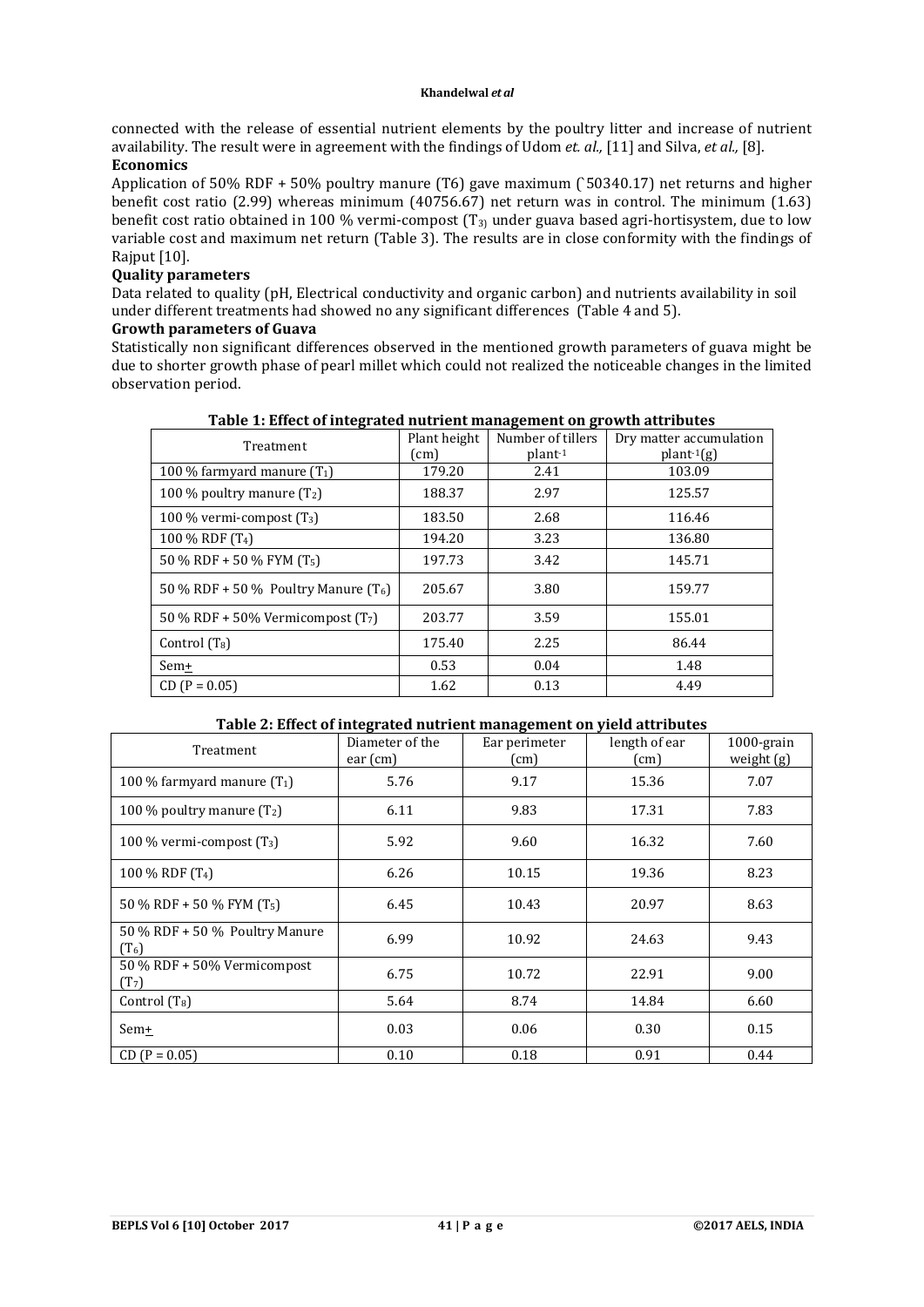| Treatment                                 | Grain<br>yield(kg ha-l) | Stover yield<br>$(kg ha-1)$ | Harvest<br>index $(\% )$ | Gross return<br>(Rs./ha) | Net return<br>(Rs./ha) | B:C<br>ratio |
|-------------------------------------------|-------------------------|-----------------------------|--------------------------|--------------------------|------------------------|--------------|
| 100 % farmyard manure<br>$(T_1)$          | 17.87                   | 41.09                       | 30.32                    | 58742.50                 | 41581.50               | 2.42         |
| 100 % poultry manure $(T_2)$              | 18.90                   | 43.36                       | 30.37                    | 60342.50                 | 41140.50               | 2.14         |
| 100 % vermi-compost $(T_3)$               | 17.98                   | 49.62                       | 26.60                    | 60988.33                 | 37790.33               | 1.63         |
| 100 % RDF (T <sub>4</sub> )               | 19.96                   | 53.67                       | 27.11                    | 63977.50                 | 47812.50               | 2.96         |
| 50 % RDF + 50 % FYM $(T_5)$               | 20.43                   | 55.55                       | 26.89                    | 64913.33                 | 48357.33               | 2.92         |
| 50 % RDF + 50 % Poultry<br>Manure $(T_6)$ | 22.40                   | 56.71                       | 28.31                    | 67174.17                 | 50340.17               | 2.99         |
| 50 % RDF + 50%<br>Vermicompost $(T7)$     | 21.26                   | 56.33                       | 27.40                    | 65941.67                 | 46379.67               | 2.37         |
| Control $(T_8)$                           | 15.77                   | 34.37                       | 31.48                    | 54961.67                 | 40756.67               | 2.87         |
| Sem <sup>+</sup>                          | 0.34                    | 0.73                        | 0.58                     |                          |                        |              |
| $CD (P = 0.05)$                           | 1.03                    | 2.21                        | 1.74                     |                          |                        |              |

# **Table 3: Effect of integrated nutrient management on yield and economics of pearl millet.**

# **Table 4: Effect of integrated nutrient management on nutrients availability in soil.**

| Treatment                              | Available Nitrogen<br>$(kg ha-1)$ | Available Phosphorus<br>$(kg ha-1)$ | Available Potassium<br>$(kg ha-1)$ |
|----------------------------------------|-----------------------------------|-------------------------------------|------------------------------------|
| 100 % farmyard manure $(T_1)$          | 152.67                            | 14.07                               | 143.10                             |
| 100 % poultry manure $(T_2)$           | 152.78                            | 12.83                               | 136.16                             |
| 100 % vermi-compost $(T_3)$            | 151.68                            | 13.33                               | 143.83                             |
| 100 % RDF (T <sub>4</sub> )            | 162.70                            | 13.03                               | 137.33                             |
| 50 % RDF + 50 % FYM $(T_5)$            | 159.90                            | 13.70                               | 148.23                             |
| 50 % RDF + 50 % Poultry Manure $(T_6)$ | 181.67                            | 12.93                               | 145.40                             |
| 50 % RDF + 50% Vermicompost $(T7)$     | 163.11                            | 12.93                               | 147.40                             |
| Control $(T_8)$                        | 146.90                            | 14.03                               | 148.10                             |
| Sem+                                   | 8.97                              | 0.41                                | 4.83                               |
| $CD (P = 0.05)$                        | NS.                               | NS.                                 | <b>NS</b>                          |

# **Table 5: Effect of integrated nutrient management on quality of soil.**

| Treatment                                        | pH        | <b>Electrical Conductivity</b><br>(dSm-1) | Organic carbon<br>(%) |
|--------------------------------------------------|-----------|-------------------------------------------|-----------------------|
| 100 % farmyard manure $(T_1)$                    | 5.30      | 0.31                                      | 0.51                  |
| 100 % poultry manure $(T_2)$                     | 5.80      | 0.30                                      | 0.47                  |
| 100 % vermi-compost $(T_3)$                      | 5.67      | 0.32                                      | 0.46                  |
| 100 % RDF (T <sub>4</sub> )                      | 5.00      | 0.28                                      | 0.57                  |
| 50 % RDF + 50 % FYM $(T_5)$                      | 5.26      | 0.26                                      | 0.43                  |
| 50 % RDF + 50 % Poultry Manure<br>$(T_6)$        | 5.33      | 0.31                                      | 0.44                  |
| 50 % RDF + 50% Vermicompost<br>(T <sub>7</sub> ) | 5.20      | 0.26                                      | 0.41                  |
| Control $(T_8)$                                  | 5.30      | 0.42                                      | 0.32                  |
| $Sem+$                                           | 1.29      | 0.03                                      | 0.13                  |
| $CD (P = 0.05)$                                  | <b>NS</b> | <b>NS</b>                                 | <b>NS</b>             |

### **CONCLUSIONS**

On the basis of the findings of the present investigation, it can be concluded that integrated nutrient management of 50% RDF + 50% poultry manure was found most suitable method among all the methods